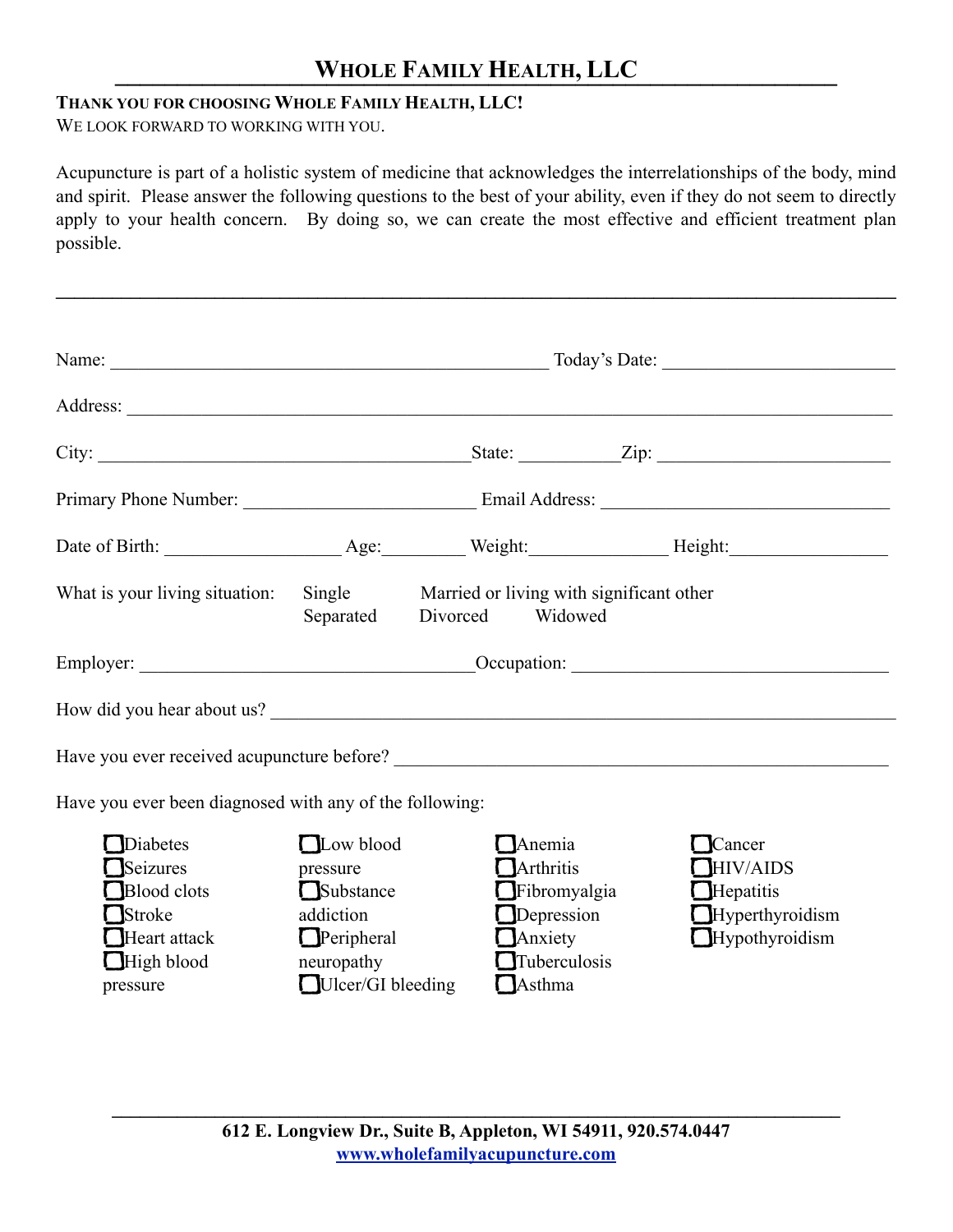$\mathcal{L}_\mathcal{L} = \mathcal{L}_\mathcal{L} = \mathcal{L}_\mathcal{L} = \mathcal{L}_\mathcal{L} = \mathcal{L}_\mathcal{L} = \mathcal{L}_\mathcal{L} = \mathcal{L}_\mathcal{L} = \mathcal{L}_\mathcal{L} = \mathcal{L}_\mathcal{L} = \mathcal{L}_\mathcal{L} = \mathcal{L}_\mathcal{L} = \mathcal{L}_\mathcal{L} = \mathcal{L}_\mathcal{L} = \mathcal{L}_\mathcal{L} = \mathcal{L}_\mathcal{L} = \mathcal{L}_\mathcal{L} = \mathcal{L}_\mathcal{L}$ 

What health concern(s) bring you in today?

How do these affect your daily life? \_\_\_\_\_\_\_\_\_\_\_\_\_\_\_\_\_\_\_\_\_\_\_\_\_\_\_\_\_\_\_\_\_\_\_\_\_\_\_\_\_\_\_\_\_\_\_\_\_\_\_\_\_\_\_\_\_\_\_\_

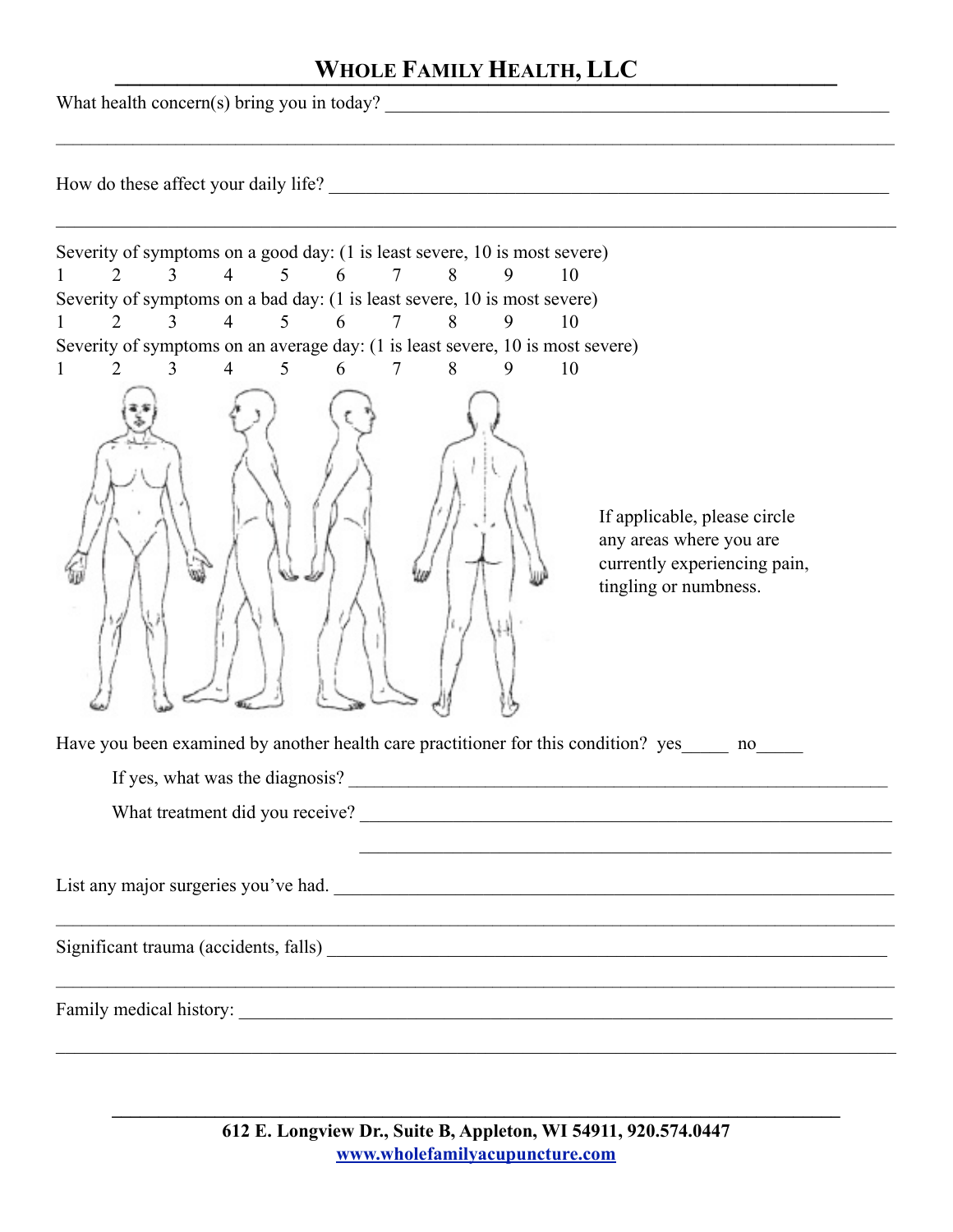# **GENERAL HEALTH HISTORY**

# **TEMPERATURE**

Colder than people around you Warmer than people around you  $\prod$ Hot flashes **T**Feverish in the afternoon Cold hands Cold feet, especially at night **Cold** nose

## **HEAD**

- **T**Headaches **T**Migraines Dizzy/lightheaded, especially when standing quickly **T**Fainting Foggy-headedness **T**Tremors **T**Sinus congestion
- Nasal discharge

# **SKIN, HAIR AND NAILS**

Thin skin/nails **D**ry skin/nails **T**Easily bruised **Naricose** veins Dark under eyes **TLumps** Red acne **Cystic or pustular acne** Abscesses/infection **P**rematurely gray hair **Hair** loss Dry/brittle hair

# **PERSPIRATION/THIRST**

Sweat with little exertion Night sweats Sweat excessively, especially on chest Can't sweat Thirsty and drink cold Thirsty and drink hot Thirsty but don't drink Not thirsty

## **SENSES**

**Declining vision** Eyes sensitive to light Red/itchy eyes **T**Floating spots in vision **Poor** hearing

## **LUNGS & HEART**

**T**Wheezing **C**oughing Short of breath **Tight sensation in chest T**Frequent colds Seasonal allergies Slow heart rate **T**Fast heart rate **T**Irregular rhythm Palpitations/fluttering sensation Chest pain **High blood pressure Low blood pressure** 

## **ENERGY**

**High energy/nervous** Good energy Okay energy/slightly low **Low energy/fatigue** Tend to fidget I feel better/have more energy with exercise I feel worse/very fatigued with exercise

# **MOUTH**



## **APPETITE & DIGESTION**

**Excessive appetite Poor** appetite **Food sensitivities Excesssive saliva** Heartburn/reflux Nausea/vomiting **T**Gas Tired after eating **Bloated after eating Bad** breath **T**Abdominal pain Stomach pain Bleching/hiccups **T**Gall stones **Pain under ribs**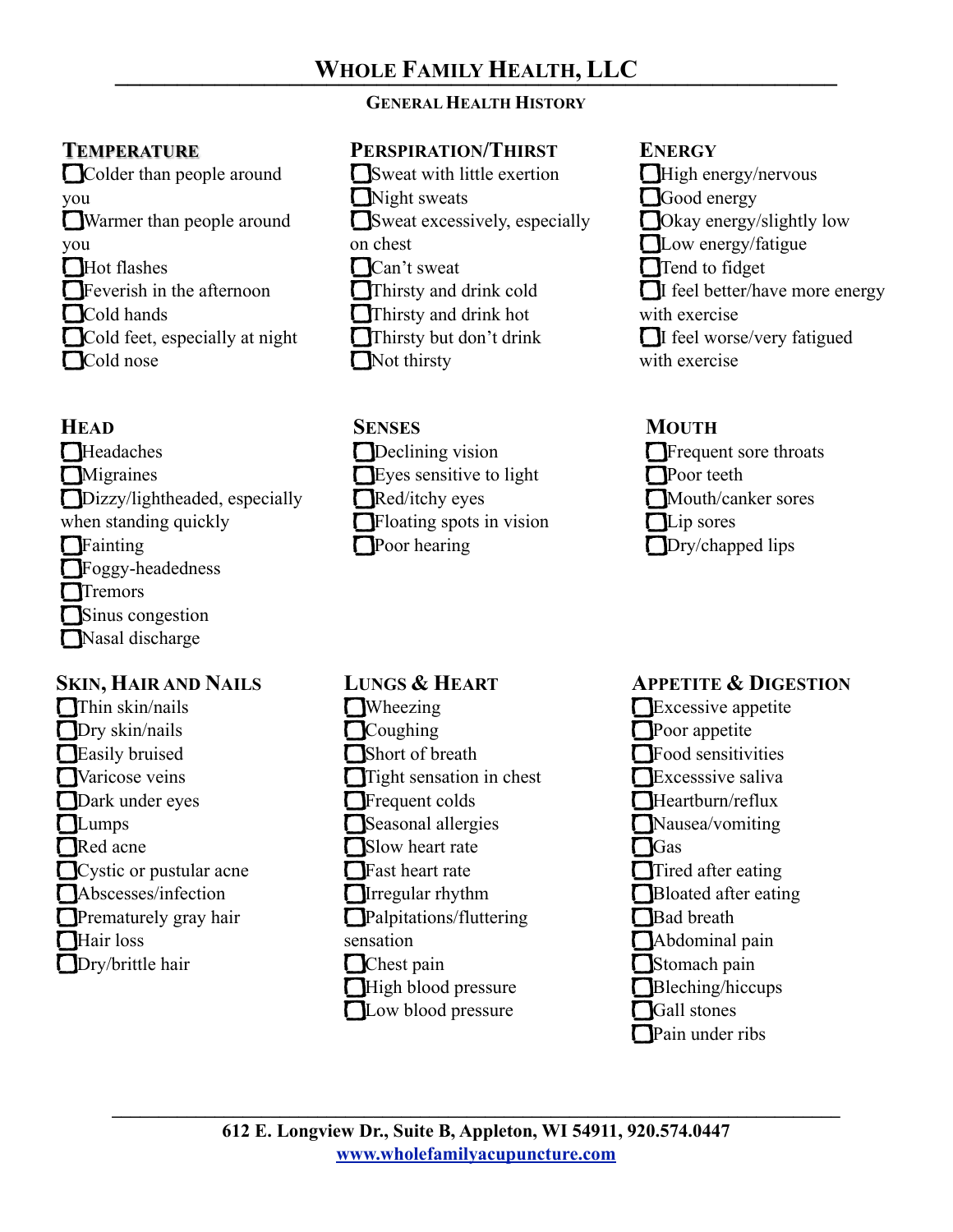| <b>CRAVINGS</b>       |
|-----------------------|
| <b>Sweet</b>          |
| Salty                 |
| <b>I</b> Sour         |
| <b>Bitter</b>         |
| Hot/spicy             |
| Strong flavor/pungent |
| Bland                 |
| Carbohydrates         |
| <b>Other</b>          |
|                       |

#### **SLEEP**

**T**Insomnia Excessive sleep **D**ifficulty falling asleep Wake during the night Lots of vivid dreams **D**isturbing dreams Don't get enough sleep Wake unrefreshed Number of hours of sleep each night\_\_\_\_\_\_\_\_\_\_

# **Musculoskeletal**

**All** over body pain **Muscle** tightness Cold back or knees Sore or weak back or knees Lack strength in legs and

arms

**BOWEL MOVEMENTS Constipation** Loose stool Loose or urgent BM in morning Alternating consipation and diarrhea Cramps with BM Burning with BM Incomplete BM **Hemorrhoids Bowel** incontinence **Blood or mucus in stool** Foul odor

#### **MENTAL & EMOTIONAL**

Forgetful/poor memory **Poor** concentration **I**rritable/angry Tense/overwhelmed **TSad** Tearful/weepy Restless/fidgety Anxious/worried Can't stop thinking **Fearful**/easily startled **Manic Depressed T**Frequent sighing or yawning

**Periodic numbness of hands** and feet, especially at night **Body** heaviness Swelling/edema

**URINATION** Dark urine Cloudy urine **Burning urine** Scanty urine **Profuse urine** Decreased bladder control **T**Frequent urination Wake at night twice or more to urinate **T**Frequent UTIs Kidney stones

#### **DIET & LIFESTYLE**

Wegan or vegetarian **Poor** diet Gain weight easily Overweight/trouble controlling weight Consume caffeine daily Smoke cigarettes **Chew** tobacco **D**rink alcohol # of drinks per week \_\_\_\_\_\_ Use drugs Too little activity/excericse Exercise excessively **Eating disorder Job** stress/concerns **T**Family stress/concerns Other stress/concerns